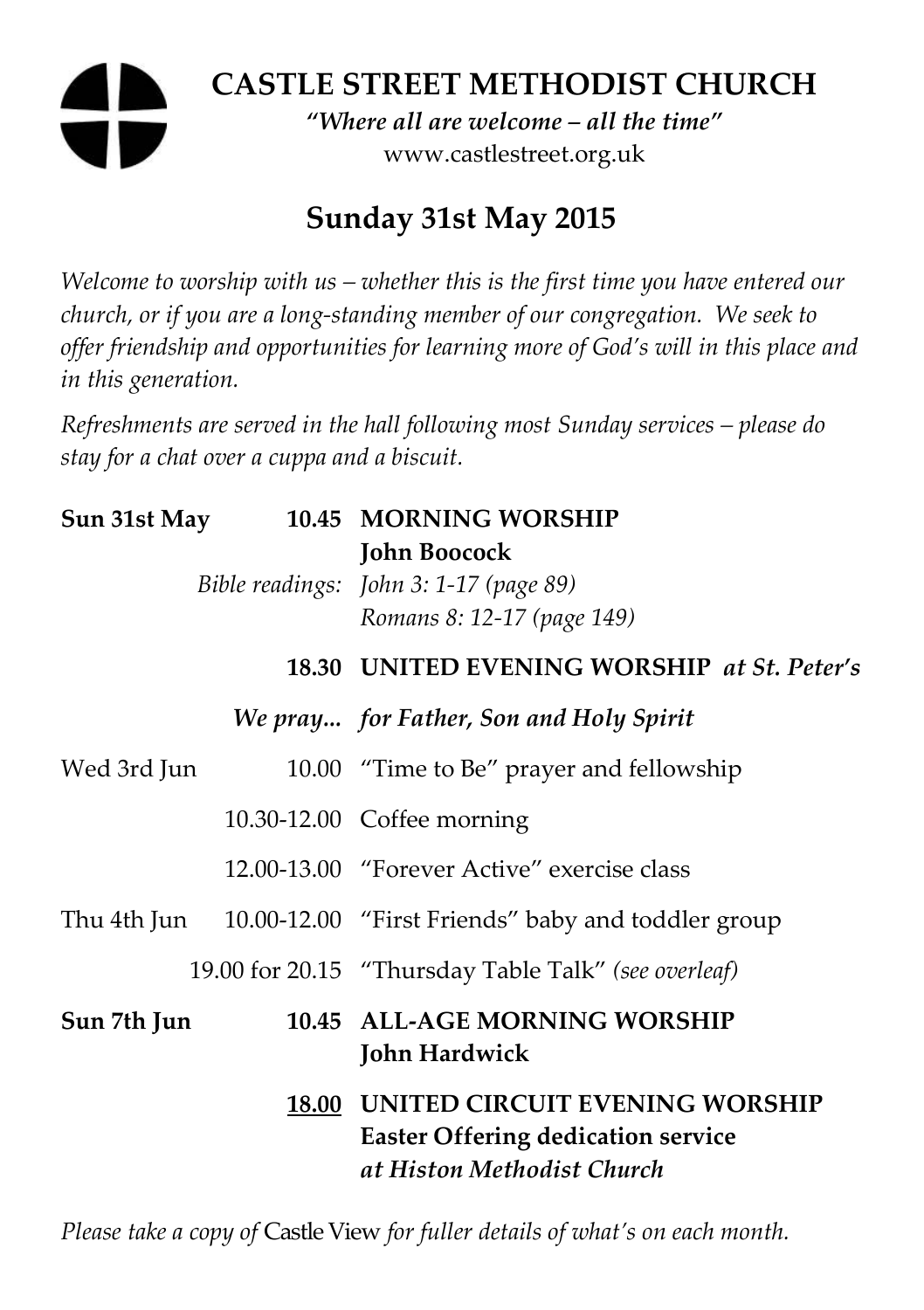## **Retiring collection in aid of CBM**

Last Sunday morning we heard something about the work of CBM, the world's leading Christian disability charity which specialises in work with the blind and partially sighted. Today there will be the opportunity to make a donation to the work of CBM via a retiring collection, and Gift Aid envelopes will be available. Thank you to all those who made a contribution last week. In CBM's current appeal "Seeing is believing", Standard Chartered Bank will add £4 to every £1 donated before 6th June. £24 will pay for cataract surgery for an adult, £95 the same for a child. Visit www.cbmuk.org.uk for more information about the work of CBM.

+\*\*\*\*\*\*\*

## **"Thursday Table Talk" during June**

Details of the programme for the next five Thursdays are printed in the June issue of *Castle View*, with four of them (starting this week – 4th June) being sessions on Christian meditation, led by Andor Vince.

A reminder that there is usually food from 7pm, followed by coffee at 8pm and the "talk" part beginning at 8.15pm – all are welcome for the meal, coffee, or just for the "talk".

+\*\*\*\*\*\*\*

#### **Evening services this week and next**

Tonight's service (at 6.30pm) will be at St. Peter's Church, and will be the last of the "fifth Sunday evening" Church at Castle united services.

Next Sunday evening there will be a circuit service at Histon Methodist Church, starting at the earlier time of 6pm. It will be preceded by a tea at 5pm, to which all are invited. During this service, the Easter Offerings will be dedicated. There will again be no evening service at Castle Street.

+\*+\*\*\*\*\*

## **Appeals for help which appear in** *Castle View*

The June issue (out today) contains appeals for help with three activities:

- Sponsorship of the Monday Morning Workers' Breakfasts there are still a few gaps on the "green list"; it costs £10 to buy the food and beverage for each Monday session.
- Helpers for the Castle Hill Open Day on Saturday 20th June, from midday to 5pm.
- Helpers for First Friends on Thursdays mornings 20th and 27th August.